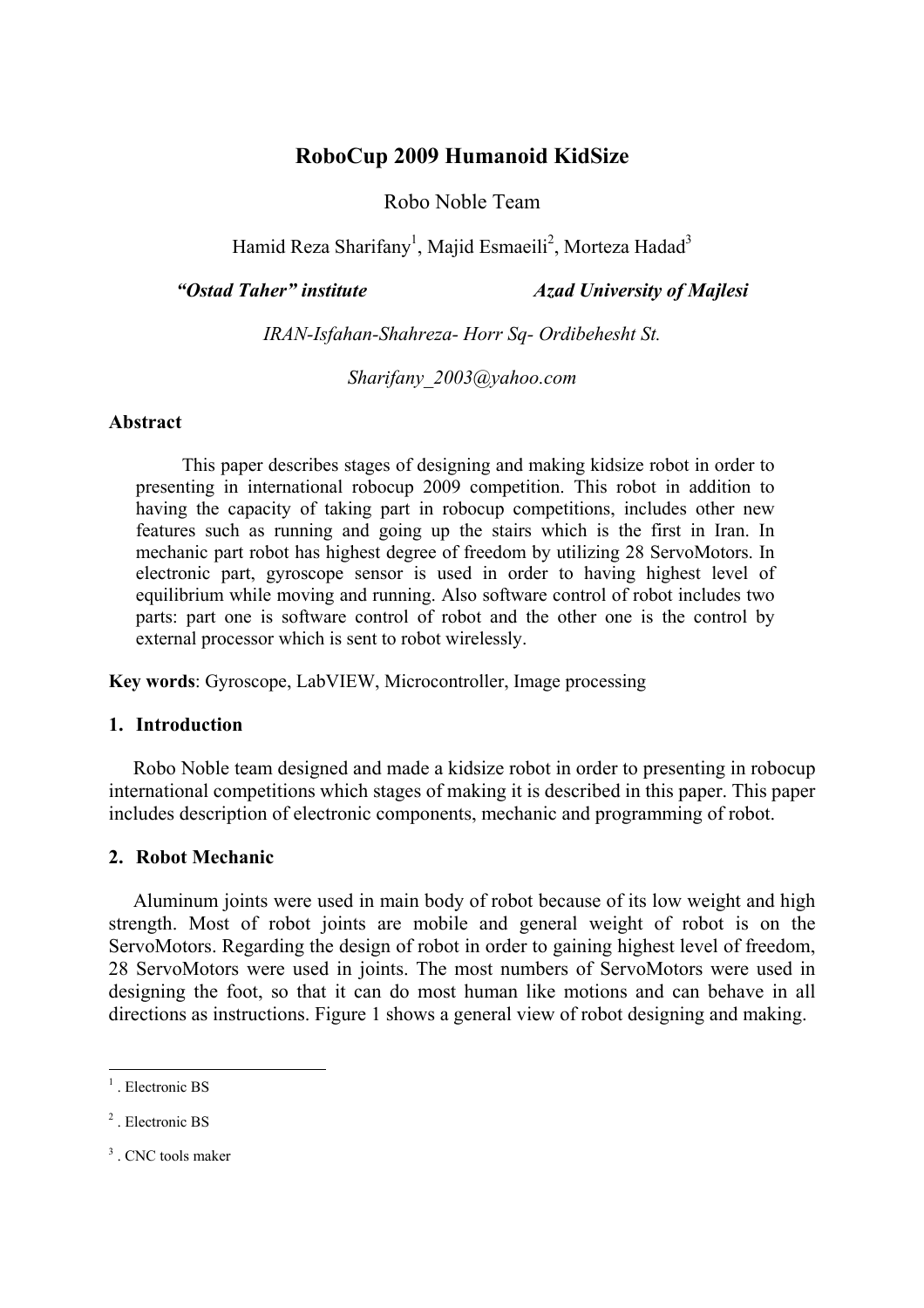

Figure 1-view of robot

| <b>Robot features:</b> | Height: 58cm | Width: 28cm | Weight: $4900 g$ |
|------------------------|--------------|-------------|------------------|
|------------------------|--------------|-------------|------------------|

# **2.1. Operators**

 In this project ServoMotors are operators. Motors responding error signal quickly and accelerating charge rapidly are called ServoMotors. Ratio of torque to Inertia (T/J) is one significant feature of ServoMotor, since motor accelerates by this factor.

Basic features of each ServoMotor include:

2.1.1. Output torque of motor must be proportionate to used voltage.

2.1.2. Torque direction of ServoMotor must be dependent to momentary polarity of control voltage.

 ServoMotors used in this project are gearbox DC motors with feedback of situation control. Motor shaft can rotate 180° and is controlled by microcontroller with variable width pulses. This pulse signal causes motor shaft be between  $+/-90^{\circ}$ . Pulses range from 1 to 2 ms. As it is shown in figure 2, pulse 1ms rotates shaft to left and pulse 2 ms rotates it to right.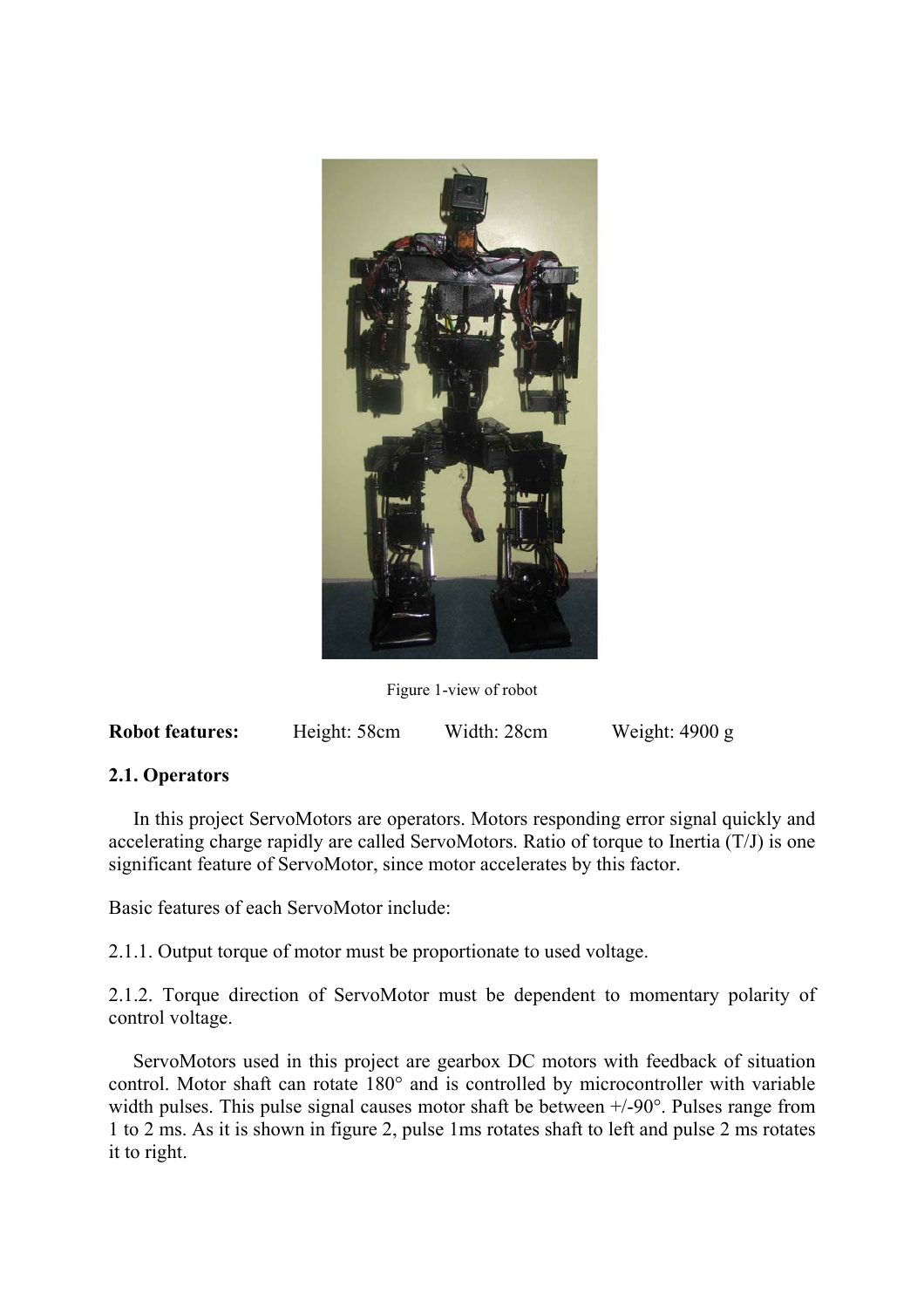

Figure 2- change of ServoMotor shaft position according to applied pulse

 Figure 3 shows some part of robot joint which is linked to main body, for example motion range of robot foot which according figure ServoMotor1 makes motion Y and ServoMotor2 makes motion X to plate.



Figure 3- some part of robot joint

## **3. Robot Electronic**

 Robot electronic includes microcontrollers, sensors, analog to digital transformers and ServoMotors. Microcontrollers series Mega 8 by Atmel Company was used for providing appropriate motional situation for robot and microcontrollers programmed by Codevision software. Figure 4 shows the relationship between different parts of robot. In the following it is described that how sensors, USB to Serial transformers and robot power supply work.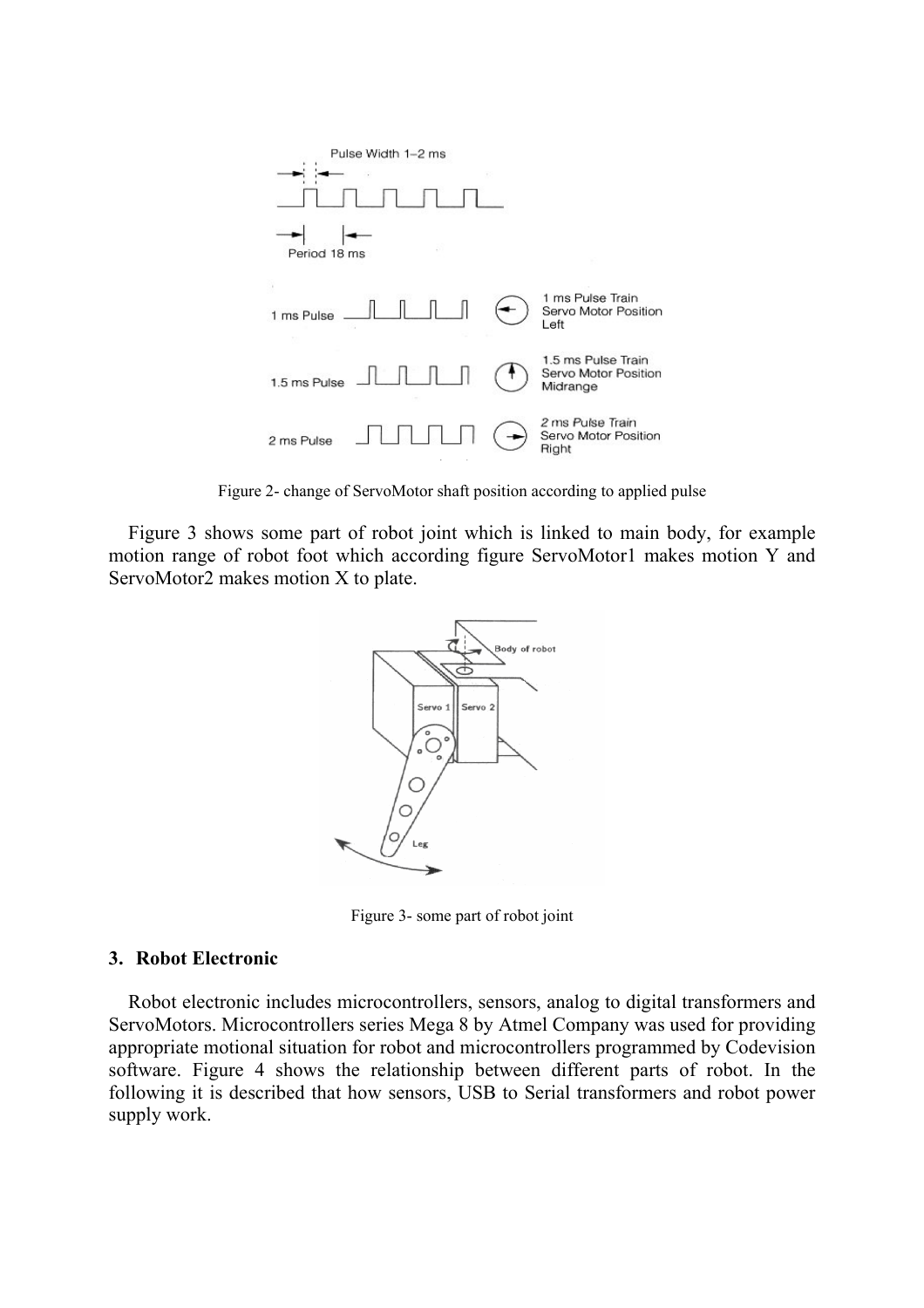

Figure 4- relationship between different parts of robot

# **3.1. Sensors**

# 3.1.1. Camera Sensor

 This sensor was used in order to processing of surrounding environment. The features of camera can be seen in table 1. Camera sensor includes three parts: camera, capture card and wireless system which works in 2.4 GHz frequency.

| <b>Item</b>                         | <b>Unit</b>   | <b>Value</b>      |
|-------------------------------------|---------------|-------------------|
| Imaging Sensor                      | <b>Inch</b>   | $1/3$ – inch CMOS |
| <b>CMOS Total Pixels</b>            | <b>Pixels</b> | 628* 582(PAL)     |
| View Angle                          | Degree        | 62                |
| Minimum Illumination                | Lux           | 1.5 Lux/F 1.5     |
| Video Gain Control                  |               | Automatic         |
| Ferequency                          | <b>MHz</b>    | 2.4               |
| <b>Transmission Power</b>           | mw            | 10                |
| <b>Modulation Mode</b>              |               | <b>FM</b>         |
| Power Supply(for Receiver & Camera) | V dc          | $12 V - 8 V$      |

Table1**-** features of camera located on the robot

# 3.1.2. Gyroscope Sensor

This sensor was used in order to keeping robot equilibrium in different situations.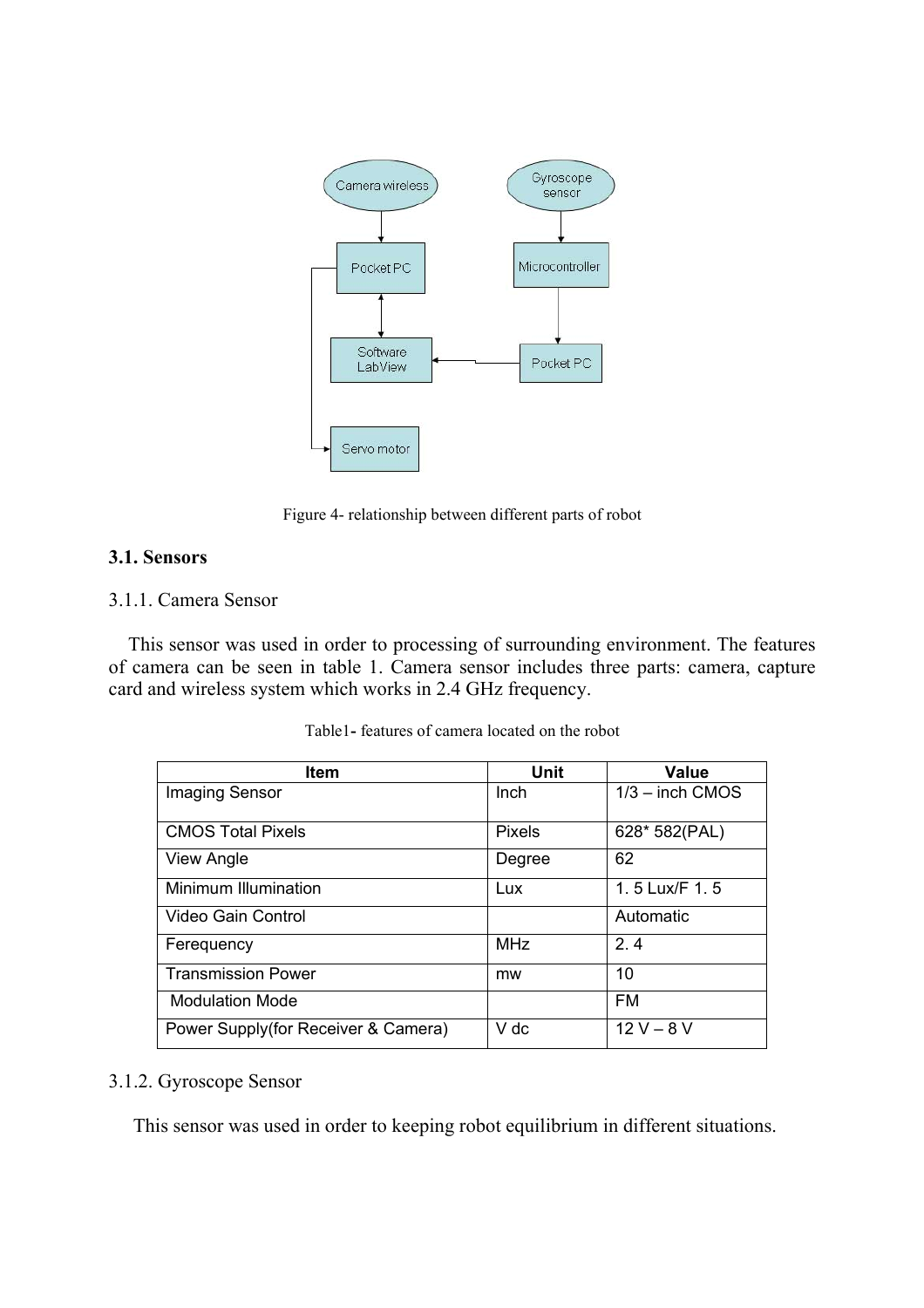It works based on situations change against initial state and shows changes in output in the form of analog. Digital values are entered to microcontroller by A/D transformer and are transmitted to computer, processing is performed according to changes momently and again required commands are transmitted form computer to robot. In figure 5 it can be seen how sensor works upon three shown axis:

1- Yaw Axis 2- Pitch Axis 3- Roll Axis



Figure 5- How sensor works upon three shown axis

## **3.2. Robot power supply**

 It was used in order to producing power needed for robot and the circuits by 28 rechargeable batteries (Lithium-ion) features of which can be found in table 4.

| <b>Title</b>                   | <b>Description</b>                                    |
|--------------------------------|-------------------------------------------------------|
| Model                          | KLI18650 (2000)                                       |
| <b>Description</b>             | Lithium-Ion rechargeable battery                      |
| <b>Nominal Capacity</b>        | 2000 mAh at 400mA rate discharge                      |
| <b>Nominal Voltage</b>         | 3.7 Volt                                              |
| <b>Cut-Off Voltage</b>         | 2.7 Volt                                              |
| Weight                         | 46 gram                                               |
| <b>Life Duration</b>           | Over 300 (Typ. 500) cycles at 400mA discharge to 2.7V |
| Charge                         | Using dedicated CC/CV (4.2V) battery charger only     |
| <b>Trickle</b>                 | 67-100 mA                                             |
| <b>Standard</b>                | 1000 mA x 5 hours                                     |
| Quick                          | 2000 mA x 2.5 hours                                   |
| <b>Temperature Environment</b> | Standard charge - 0 degC to 45 degC                   |
| <b>Discharge</b>               | -20 degC to 60 degC                                   |
| <b>Storage</b>                 | $-20$ degC to 45 degC                                 |